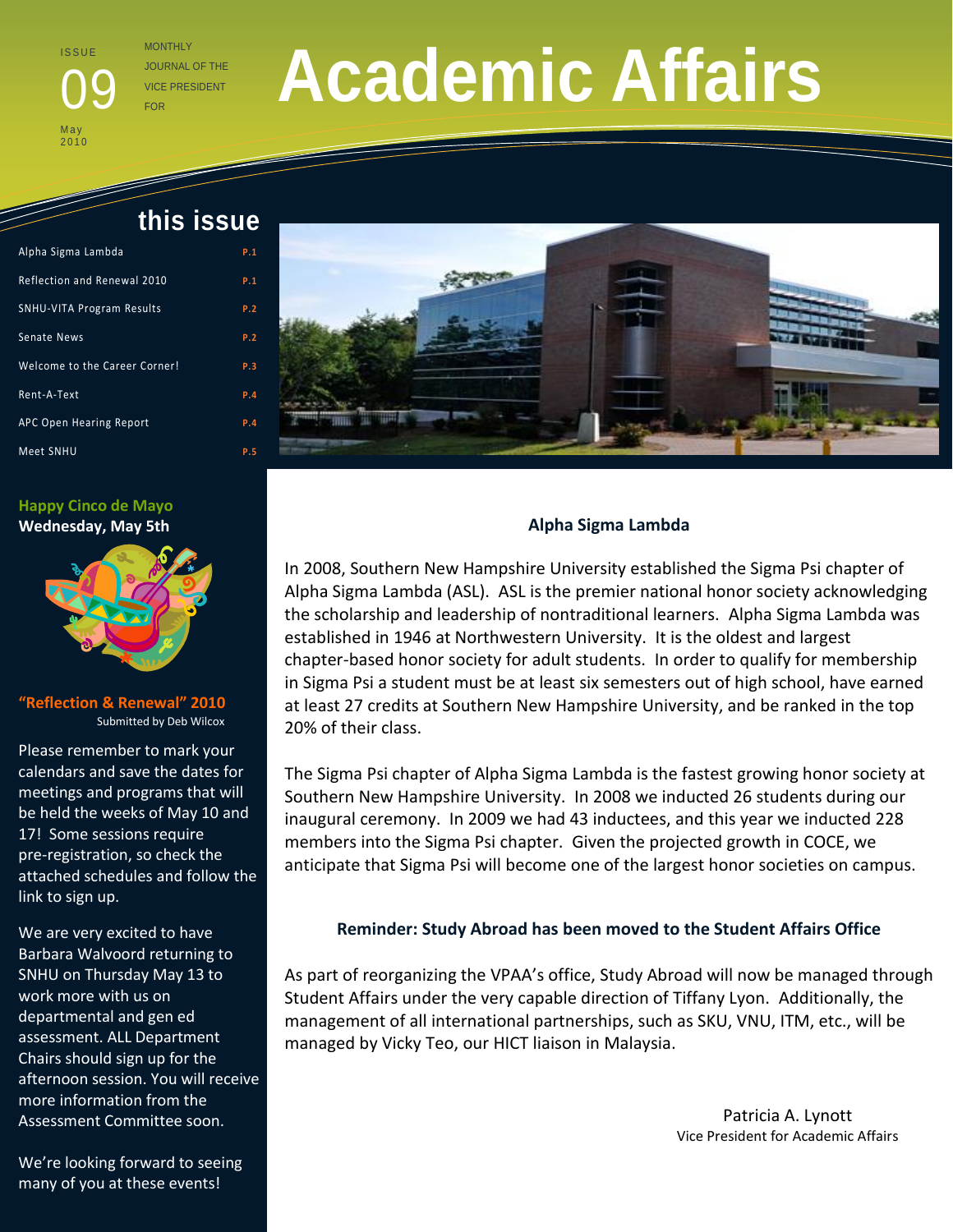

#### Happy Mother's Day Sunday, May 9th



# **SNHU-VITA Program Results**

We are pleased to announce that the final numbers for the SNHU-VITA program for the 2009 tax year are in. As stated in March's VPAA Journal, the program assisted 500 clients to meet their tax compliance obligation last year and Dennis Shea, program director of SNHU-VITA, estimated that the number of clients would be slightly ahead this year. Dennis Shea's results are as follows:

The program, which is now part of the Manchester Coalition with Heritage United Way and AARP Tax aide, helped 580 people this past tax year to meet their tax compliance obligations. There were 318 returns prepared by the students, which included 77 non-resident returns. The students also prepared 339, 8843 forms for international students. The program had a positive economic effect, as it returned over \$509,000 back into the community, \$440,000 in federal tax refunds issued and over \$69,000 refunded via the earned income tax credit.

SNHU-VITA also assisted the Northeast Hard of Hearing organization and other disabled groups in the State of New Hampshire. The program aided Colby-Sawyer and New England Colleges to file international tax returns at their campuses for their international students as well. These final 2009 tax return numbers were approximately 10% higher than in 2008.

The IRS awards ceremony for the students was held on Friday, April  $16<sup>th</sup>$  in the Hospitality Building. We want to thank all who were involved for their efforts in continuing to serve the city of Manchester and the surrounding areas.

| <b>Senate News</b><br>March, 2010<br>Submitted by Susan Schragle-Law                                                                                                                                                                                                                                                                                                                                                                                                                                                                                                                                   | <b>Senate News</b><br>April, 2010<br>Submitted by Susan Schragle-Law                                                                                                                                                                                                                                                                                                                                                                                                                                                                                                                                                                                                                                                                                                                                                                                                                                                                                                        |
|--------------------------------------------------------------------------------------------------------------------------------------------------------------------------------------------------------------------------------------------------------------------------------------------------------------------------------------------------------------------------------------------------------------------------------------------------------------------------------------------------------------------------------------------------------------------------------------------------------|-----------------------------------------------------------------------------------------------------------------------------------------------------------------------------------------------------------------------------------------------------------------------------------------------------------------------------------------------------------------------------------------------------------------------------------------------------------------------------------------------------------------------------------------------------------------------------------------------------------------------------------------------------------------------------------------------------------------------------------------------------------------------------------------------------------------------------------------------------------------------------------------------------------------------------------------------------------------------------|
| The following issues were discussed during the<br>March Senate meeting:<br>Follett has a new Rent-a-Text program.<br>٠<br>They presented this to the Senate during the<br>April meeting.<br>The VPAA outlined some of the items in the<br>new Academic Plan. For a more detailed<br>overview refer to the Senate meeting<br>minutes.<br>A motion to elevate the position of Vice<br>٠<br>President for Academic Affairs to Provost<br>was passed unanimously. The current<br>structure does not reflect the importance of<br>Academics to the University.<br>If department chairs have legitimate<br>٠ | At our Senate meeting on Wednesday, April 21, 2010, we<br>had two presentations and other issues were discussed.<br>President LeBlanc presented a budget update. He<br>indicated that deposits for the undergraduate day fall<br>semester increased from last year. He was hopeful that<br>additional growth would occur in other areas as well.<br>٠<br>Ray Short, Bookstore Manager, Brenda Harlow,<br>Bookstore Textbook Manager, and Follett Regional<br>Manager Christine Nolan discussed Follett's Rent-a-Text<br>program. Further information about this is available<br>through the Bookstore.<br>The VPAA outlined some of the items in the new<br>٠<br>Academic plan: Shapiro Library will be purchasing a new<br>ILS (Integrated Library System) and Academic Advising is<br>moving to a Centralized First Year Advising Model. New<br>faculty positions will be determined sometime in May.<br>A search committee is working hard to hire an Associate<br>VPAA. |
| concerns over a specific course an adjunct<br>instructor is teaching, they should contact<br>the COCE CAO, who will work with them to<br>address their concerns. If individual<br>department chairs request certain<br>evaluations, the VPAA supports and<br>encourages department chairs to address<br>and remedy course issues and problems.<br>The VPAA will appoint a replacement to the<br>Assessment Committee until the 2011<br>election system takes effect.                                                                                                                                   | A motion was passed to allow the Senators from<br>Culinary and CED to serve for AY 2010 - 2011. The<br>Senate is concerned about losing their voices as they<br>will become part of the School of Business beginning<br>this fall.<br>During the School Department meetings on May 10 <sup>th</sup> ,<br>٠<br>new Senators will be elected. Outgoing and incoming<br>Senators will meet May 19th. In addition to the Senator<br>elections from the schools and governance committees,<br>the Senate will elect a new Vice President and Secretary<br>next fall.<br>٠<br>The Faculty Senate President sent a letter to the<br>University President requesting the position of Vice<br>President for Academic Affairs be changed to Provost.<br>President LeBlanc indicated he would take the<br>recommendation under advisement.                                                                                                                                             |

**The next Faculty Senate meeting will be May 19, 2010 from 12 – 2 in HOS 202 (Hospitality Boardroom)**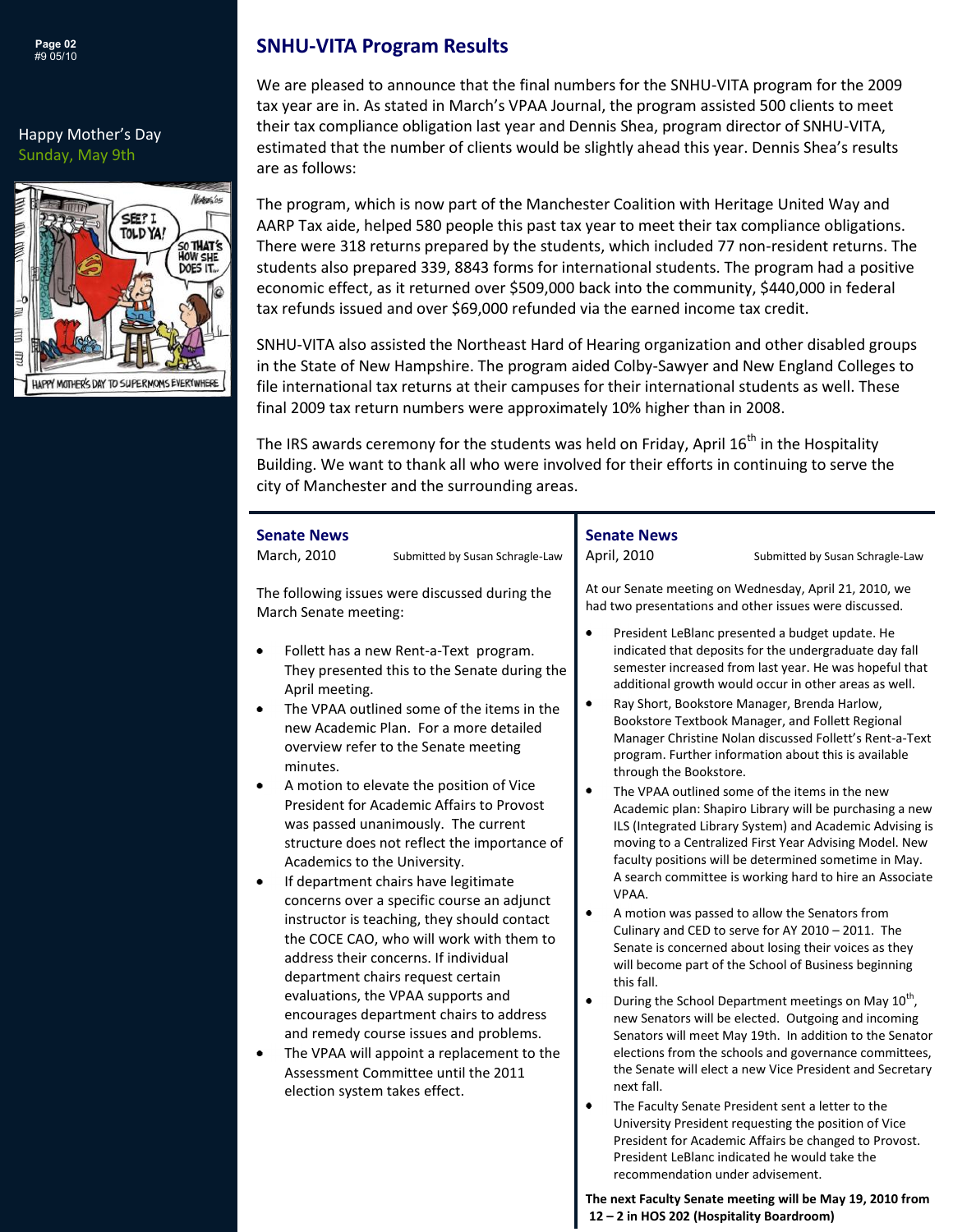#### **Welcome to the Career Corner!**

#### *Just around the corner:* **May 15 – Graduation!**

#### *In full bloom:*

["What You Can Do With a Major In…"](http://www.snhu.edu/9872.asp) is now on our website! Outlining each undergraduate major, this resource identifies the various industries and employers who look to hire individuals with that degree. Tips on how to get into each industry and field are provided, as well as additional resources (i.e. job outlook, related majors and professional organizations). Promoting "What You Can Do With a Major In…" to your students will help them prepare and plan for their career. We would appreciate your feedback and will gladly consider any suggestions for additional content you may have.

#### *Neighborly tip of the month!*

The stress of not having a job upon graduation is not easy for most, so we ask that you please encourage your seniors to visit the Career Development Center *prior* to graduation. Unfortunately, some students are under the assumption that once they graduate, the Career Development Center (CDC) services are no longer available. This is not the case. Students should know that once they become alumni of SNHU, they can still utilize our services. We can help them in their career endeavors by showing them career resources, reviewing their resumes, providing them with guidance and more. Promote the use of the CDC to your future alumni, and let them know we will continue to be a resource to them.

Services offered to alumni include:

- $\bullet$ Career counseling
- $\bullet$ Mock interviewing
- $\bullet$ Resume review
- Networking opportunities  $\bullet$
- Career exploration  $\bullet$
- [Career planning and job search resources](http://www.snhu.edu/561.asp)
- [Job Search Manual](http://www.snhu.edu/files/pdfs/JobSearchManual.pdf)
- [On-Campus Recruiting](http://www.snhu.edu/1094.asp)
- [Job fairs](http://www.snhu.edu/1077.asp)
- [CDC Workshops](http://www.snhu.edu/1088.asp)
- [SNHU Recruit](https://snhu.experience.com/er/security/login.jsp)
- **[CareerShift](http://www.careershift.com/?sc=snhu)**

#### *Will you be our neighbor?*

We are always looking to collaborate with faculty and staff on events and for resources. Your knowledge of specific majors allows us to better serve our students. We offer a variety of events throughout the year and want to add more. In the past, we have collaborated with faculty and staff for in-class presentations, RA programs, athletic and alumni events, and major-oriented career nights. If you would like to work with us to develop summer and/or fall events and programs, e-mail us at [careerdevelopment@snhu.edu.](mailto:careerdevelopment@snhu.edu)

We appreciate any feedback on our website's updates and content, as well as our print resources. Your feedback will help us develop further resources to aid our students and/or alumni and keep our current resources updated. You can e-mail Katherine Perry at [Katherine.perry@snhu.edu w](mailto:Katherine.perry@snhu.edu)ith any comments and/or suggestions.

#### **Memorial Day** Monday, May 31st



# Submitted by Jennifer Landon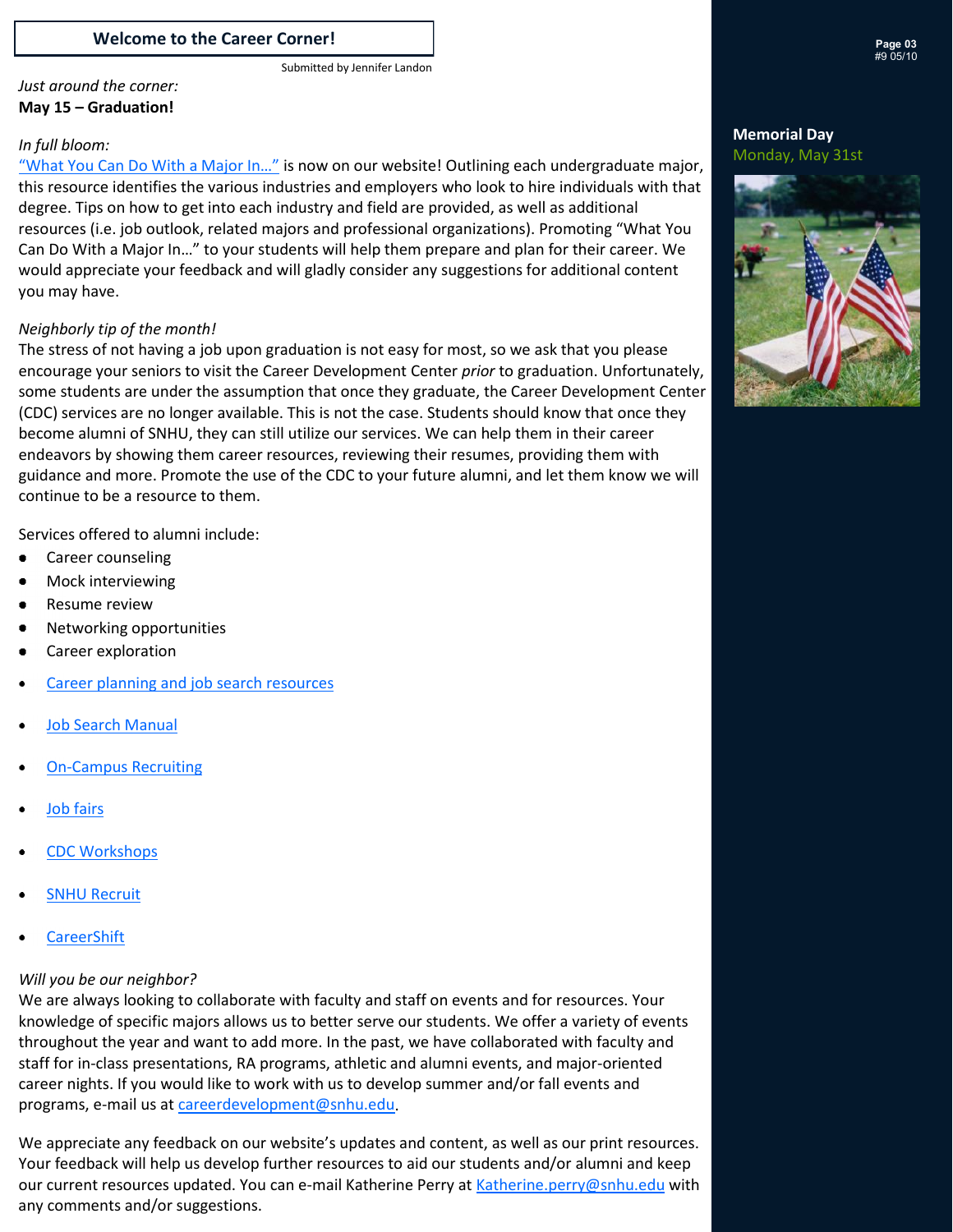#### **Rent-A-Text**

Submitted by Ray Short, SNHU Bookstore Manager

Beginning this fall, our campus bookstores will introduce a new textbook rental program that will allow students to save upwards of 50 percent on many of the books you select for your courses.

I am writing you because I believe it is important that you understand how textbook rental will work and what you can do to make these savings available to our students as we work together to bring down the costs of higher education for our students.

Through our collaboration with our bookstore partner, Follett Higher Education Group, this new rental option will be available to students under the banner of Rent‐A‐Text. We believe offering rental textbooks through this program will:

**Save students money.** Rental can save students 50 percent or more on the cost of their textbooks.

**Support strong learning and study habits.** Students can continue to highlight and take notes in their rented textbooks. They will also have the option to keep the book at the end of a term.

**Make it easier for students to get all their books when they need them.** Students will be able to purchase, pick‐up and return textbooks either in our campus stores or online and have numerous choices for payment, including being able to use their campus cards and financial aid.

But you play a critical role in making this possible for our students.

First, consider adopting titles that are available for rental. Follett is compiling a comprehensive, national rental list, which will be available at www.rent‐a‐text.com . In order to make rental available to as many students as possible, **it is critical you get your adoptions in on time – for fall, no later than April 15.** 

Second, if you don't see a title you want on the national rental list, **our bookstore managers can work with you to make specific books eligible for Rent‐A‐Text with a multiple term adoption.** 

Finally, your students should know the work you have done to make rental textbooks accessible for them. We'll provide you with information and an approved Rent‐A‐Text mark you can use on your syllabus to inform **students on how to find the rental options you make available**.

As educators, we all have a role in lowering education costs. As a faculty member, you have the power to select course materials and provide a major cost savings opportunity for your students to ensure they come to class equipped to learn.

#### **APC Open Hearing Report**

Submitted by David Swain, APC Co-chair

Academic Policy Committee held an Open Hearing on April 13, 2010 to consider two proposals. Pam Cohen proposed that SNHU begin accepting International Baccalaureate (IB) credits in addition to AP credits. Schools with IB programs (such as Bedford High) offer intensive and rigorous programs of study at two levels, SL and HR; SNHU would consider HR credits with scores of 5 and above only. This would make SNHU the only New Hampshire school to accept IB credits and would allow us to compete for IB students with several Massachusetts schools. While the number of IB students would be small, they would typically be academically superior. The proposal was exceptionally well documented, and was passed.

APC also considered a proposal from COCE to revise the existing readmission policy to allow for automatic readmission for students within 4 years of their initial enrollment. Approximately 900 students re-enroll within 2.5 years, and a very small number beyond 4 years. Under the current policy, all returning COCE students must reapply for readmission, and the paperwork and cost turns away an estimated 15%. In addition, readmitted students are currently handled by ESM, which cannot perform the advising role of local advisors. The proposed policy would meet Strategic Goals 2 and 3 by automating readmission and sending returning students directly to the local advising team, who would update program sheets and review curricular changes. COCE will also implement a "perpetual contact plan" enabling tracking of former and current students. On the strength of its efficiencies and emphasis on advising, after some discussion APC passed this proposal.



Congratulations to the faculty and staff who are graduating this month!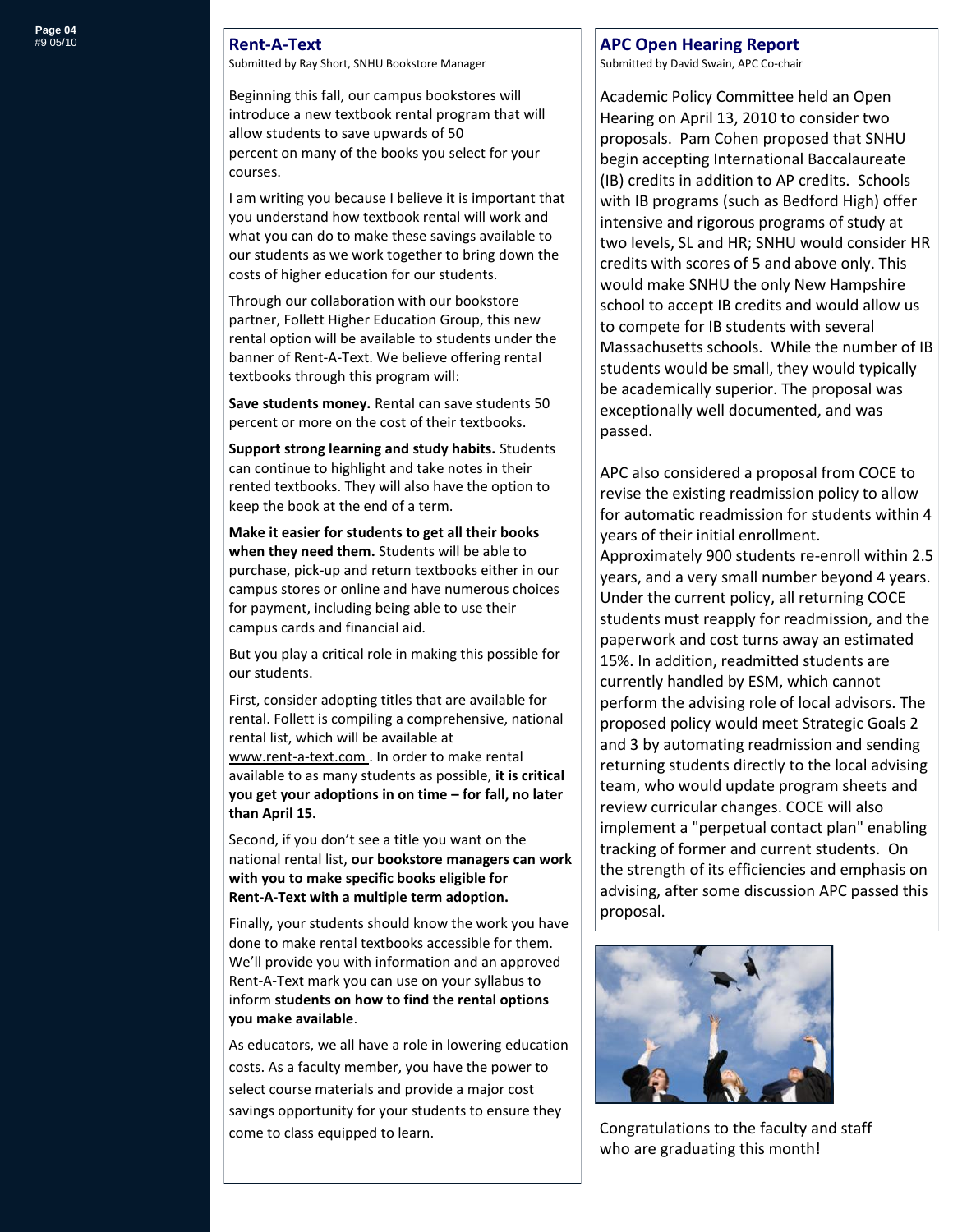# **Meet SNHU**  $\sum_{\#9\,05/10}^{}\text{Page 05}$



 During the two short years he has been teaching at Southern New Hampshire University, music director Rick Cook has managed to expand a small performing music program with just one chorus to include eleven separate for-credit music ensembles. These ensembles are the SNHU Symphony Orchestra, the SNHU Concert Band, the SNHU Brass Choir, the SNHU Chamber Choir, the SNHU Concert Chorus, the SNHU Jazz Combos and the SNHU Rock Bands.

Rick Cook began this expansion by opening up the SNHU performing groups to anyone in the Southern New Hampshire area, including not just SNHU students, but also SNHU faculty/staff, local music teachers, motivated high school students and local adult amateur musicians.

The music program now draws hundreds of musicians to the SNHU campus on a weekly basis. The SNHU Concert Band is currently the largest music group with one hundred members, but other groups are catching up. This spring the SNHU orchestra expanded from a strings only chamber ensemble to a forty piece full symphony orchestra that includes winds, brass and percussion.

Former Manchester band director of thirty-five years, Dave Bresnahan, now co-directs the SNHU Concert Band, while Memorial High School orchestra director Dave Brien co-directs the SNHU Orchestra. Local guitarist and Timberlane High School music teacher John Zevos presently co-directs the SNHU Rock Bands and SNHU has hired Memorial High School choir director Adam Boroskas to direct the SNHU Choirs.

This past year, members of Bala Brass, a professional Boston-based brass quintet, were "Artists in Residence" at SNHU. They offered recitals, lessons, and workshops to SNHU students and members of the greater Manchester community. Several members of the quintet also taught courses at SNHU.

Starting next fall, SNHU will begin running a new music minor that consists of Music History, Music Theory/Composition and any nine credits selected from Chorus, Instrumental Music, Private Music Lessons and Digital Music. Music Theory/Composition was offered for the first time this spring, while Instrumental Music was offered for credit for the first time last fall.

SNHU students also have the opportunity to benefit from the music program by performing at a number of different functions. The ensembles have already had the privilege of performing at a Chamber of Commerce Network PM, the SNHU President's Gala, the Manchester Historical Association Awards Banquet, and several SNHU Art Gallery Openings, among many other events. The Jazz Band still has two more gigs lined up this spring. On May 14, they will be performing at the Honors Convocation Reception in the Dining Center Banquet Hall at 7:30 PM and they will end the year by performing at the Post-graduation Party in Veterans' Park at 1:30 PM on May 15.

#### Help spread the word.

The SNHU music ensembles are all recruiting new members. They are open to anyone in the Southern New Hampshire area, including SNHU students, SNHU faculty/staff, local music teachers, motivated high school students and local adult amateur musicians. Participation is free and more information is available at www.snhu.edu/music.

The music ensembles are available for performances at functions both on and off campus. For further information on availability and rates, contact Rick Cook at [r.cook@snhu.edu.](mailto:r.cook@snhu.edu)